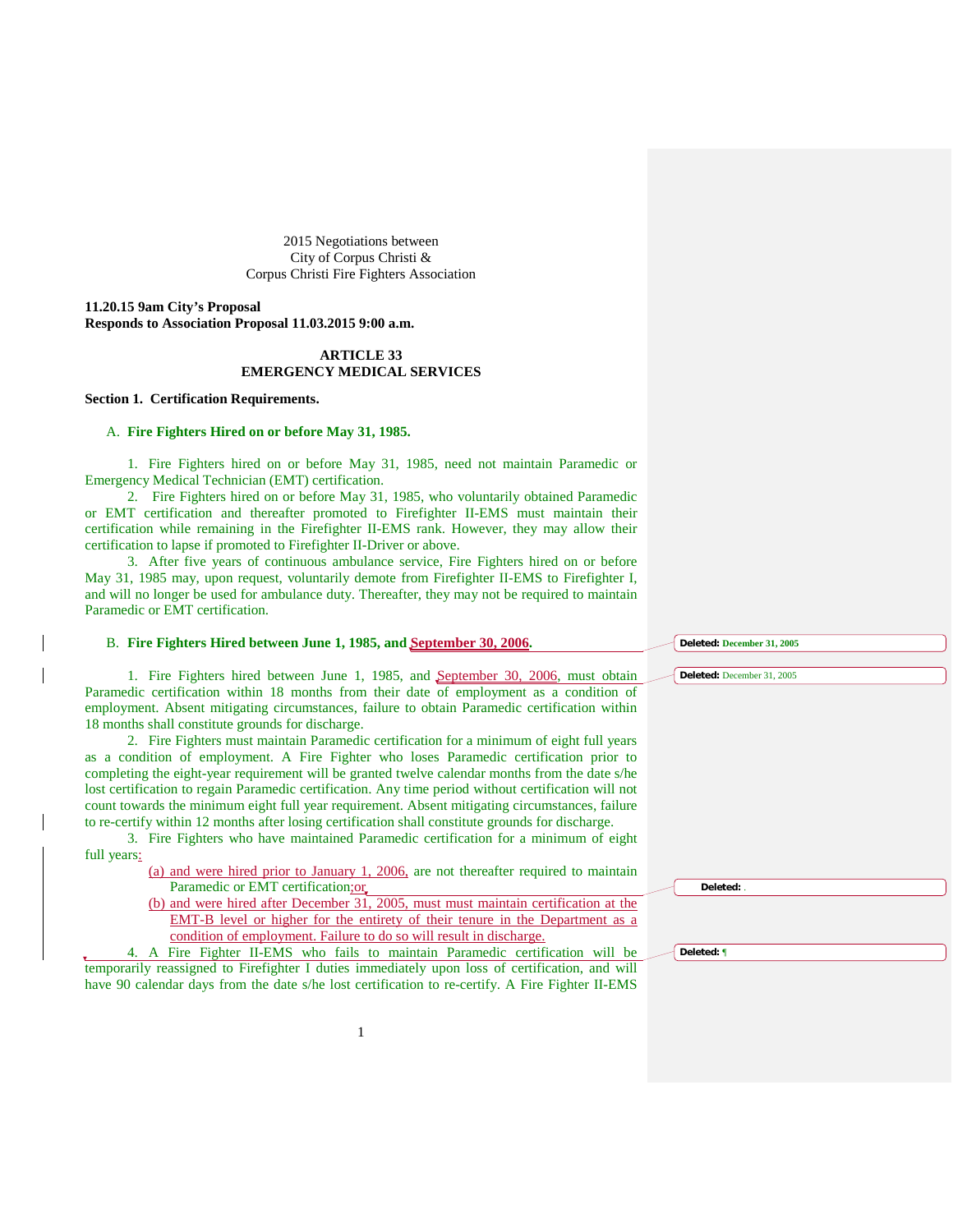who fails to re-certify within 90 days will be permanently demoted to the rank of Firefighter I. However, the Fire Fighter will retain any seniority earned in the Firefighter II rank and will be eligible for promotion to Firefighter II-EMS if s/he thereafter obtains recertification as a Paramedic.

5. All Fire Fighters in the ranks of Fire Fighter I and Fire Fighter II-EMS will be required to participate in ambulance rotation as a condition of employment if they are certified Paramedics and they currently are participating in ambulance rotations on the effective date of this Agreement. Absent exigent circumstances, failure of these Fire Fighters to participate in the ambulance rotation without the available exceptions provided for in this Agreement will result in  $/$ discharge.

6. Commencing on September 1, 2017, only Fire Fighter I's who have maintained Paramedic certification for 16 years, and have cumulatively participated in ambulance rotations for  $16$  years, may request in writing to be removed from the ambulance rotation and to only be assigned to ambulances only during extreme conditions, staffing shortages, increased operational needs, or emergencies as determined by the Chief and/or the City. The granting of this request is at the sole discretion of the Fire Chief. If the request is granted the call back to ambulance duty for extreme conditions, staffing shortages, increased operational needs or emergencies is at the Chief's discretion and not grievable. The Fire Chief may also deny such requests under Section 5 of this Article.

7. In addition to the Temporary Reassignment available to a Fire Fighter II-EMS under Section 4 of this Article, commencing on September 1, 2017, a Fire Fighter II-EMS who has been in the Fire Fighter II-EMS rank for at least 13 years, and has cumulatively participated in ambulance rotations for 13 years in rank, may request in writing to voluntarily demote to Fire Fighter I and to be assigned to ambulances only during extreme conditions, staffing shortages, increased operational needs, or emergencies as determined by the Chief and/or the City. If a Fire Fighter II-EMS has elected to voluntarily demote, the call back to ambulance duty for extreme conditions, staffing shortages, increased operational needs or emergencies is at the Chief's discretion and not grievable. The Fire Chief may deny such requests as allowed in Section 5 of / this Article.

### **C. Fire Fighters Hired on or after October 1, 2006.**

1. Fire Fighters hired on or after October 1, 2006 must obtain Paramedic certification within 18 months from their date of employment as a condition of employment. Absent mitigating circumstances, failure to obtain Paramedic certification within 18 months shall constitute grounds for discharge.

2. Fire Fighters must maintain Paramedic certification for the entirety of their tenure in the Department as a condition of employment. Failure to maintain Paramedic certification will result in discharge. Only under exigent circumstances, a Fire Fighter who loses Paramedic certification will be granted twelve calendar months from the date s/he lost certification to regain

| <b>Deleted:</b> may result in discipline up to and including                                                                                                                                                                                                                                                                                                                                                                                                                                                                                                                           |  |  |
|----------------------------------------------------------------------------------------------------------------------------------------------------------------------------------------------------------------------------------------------------------------------------------------------------------------------------------------------------------------------------------------------------------------------------------------------------------------------------------------------------------------------------------------------------------------------------------------|--|--|
| <b>Deleted: 2016</b>                                                                                                                                                                                                                                                                                                                                                                                                                                                                                                                                                                   |  |  |
| Deleted: ten                                                                                                                                                                                                                                                                                                                                                                                                                                                                                                                                                                           |  |  |
| Deleted: continuously                                                                                                                                                                                                                                                                                                                                                                                                                                                                                                                                                                  |  |  |
| Deleted: ten                                                                                                                                                                                                                                                                                                                                                                                                                                                                                                                                                                           |  |  |
| <b>Deleted:</b> and have been continuously classified as a Fire Fighter I<br>for twelve years,                                                                                                                                                                                                                                                                                                                                                                                                                                                                                         |  |  |
| <b>Deleted:</b> thereafter will                                                                                                                                                                                                                                                                                                                                                                                                                                                                                                                                                        |  |  |
| <b>Deleted:</b> temporarily                                                                                                                                                                                                                                                                                                                                                                                                                                                                                                                                                            |  |  |
| <b>Deleted:</b> as allowed in                                                                                                                                                                                                                                                                                                                                                                                                                                                                                                                                                          |  |  |
| Deleted: C                                                                                                                                                                                                                                                                                                                                                                                                                                                                                                                                                                             |  |  |
| Deleted: 2016                                                                                                                                                                                                                                                                                                                                                                                                                                                                                                                                                                          |  |  |
| Deleted: 8                                                                                                                                                                                                                                                                                                                                                                                                                                                                                                                                                                             |  |  |
| Deleted:                                                                                                                                                                                                                                                                                                                                                                                                                                                                                                                                                                               |  |  |
| Deleted:                                                                                                                                                                                                                                                                                                                                                                                                                                                                                                                                                                               |  |  |
| <b>Deleted:</b> will, upon request, receive a temporary assignment to<br>non-EMS duties for up to 1 year every 4 years and will                                                                                                                                                                                                                                                                                                                                                                                                                                                        |  |  |
| <b>Deleted:</b> The pay, rank and scheduling of this temporary<br>assignment will also be in accordance with Section 4 of this Article.                                                                                                                                                                                                                                                                                                                                                                                                                                                |  |  |
| <b>Deleted:</b> temporarily                                                                                                                                                                                                                                                                                                                                                                                                                                                                                                                                                            |  |  |
| Deleted: C. Fire Fighters Hired between January 1, 2006 and<br>September 30, 2014.¶<br>ſ                                                                                                                                                                                                                                                                                                                                                                                                                                                                                               |  |  |
| . 1. Fire Fighters hired between January 1, 2006 and September<br>30, 2014 must obtain Paramedic certification within 18 months from<br>their date of employment as a condition of employment. Absent<br>mitigating circumstances, failure to obtain Paramedic certification<br>within 18 months shall constitute grounds for discharge.                                                                                                                                                                                                                                               |  |  |
| . . 2. Fire Fighters must maintain Paramedic certification for a<br>minimum of eight full years. A Fire Fighter who loses Paramedic<br>certification prior to completing the eight-year requirement will be<br>granted twelve calendar months from the date s/he lost certification<br>to regain Paramedic certification. Any time period without<br>certification will not count towards the minimum eight full year<br>requirement. Absent mitigating circumstances, failure to re-certify<br>within 12 months after losing certification shall constitute grounds<br>for discharge. |  |  |
| <b>Deleted:</b> 3. Fire Fighters who have maintained Paramedic<br>certification for a minimum of eight full years are not thereafter<br>required to maintain Paramedic certification. However, they must<br>maintain certification at the EMT-B level or higher for the entirety<br>of their tenure in the Department as a condition of employment.<br>Failure to do so will result in discharge.                                                                                                                                                                                      |  |  |
| <b>Deleted:</b> 4. . A Fire Fighter II-EMS who fails to maintain                                                                                                                                                                                                                                                                                                                                                                                                                                                                                                                       |  |  |

aramedic certification will be temporarily reassigned to Firefighter I duties immediately upon loss of certification, and will have 90 calendar days from the date s/he lost certification to re-certify. A Fire Fighter II-EMS who fails to re-certify within 90 days will be

**Deleted:** 5. All Fire Fighters in the ranks of Fire Fighter I and Fire Fighter II-EMS will be required to participate in ambulance ( **Deleted: D**

| Deleted: 2014 |  |
|---------------|--|

**Deleted:** 2014

**Deleted:** A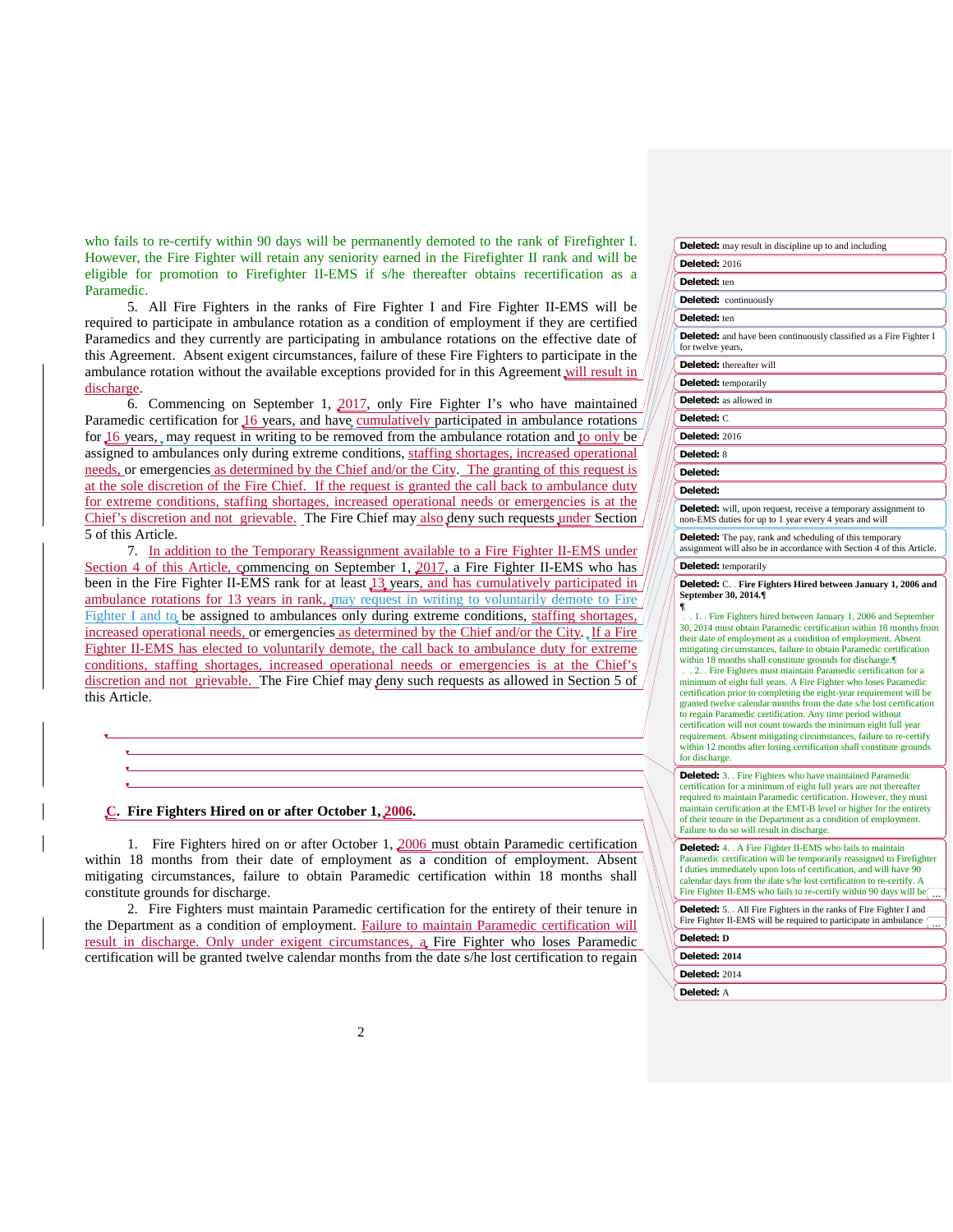Paramedic certification. Absent mitigating circumstances, failure to re-certify under exigent circumstances within 12 months after losing certification shall constitute grounds for discharge.

3. All Fire Fighters in the ranks of Fire Fighter I and Fire Fighter II-EMS will be required to participate in ambulance rotation as a condition of employment. Absent exigent circumstances, failure to participate in the ambulance rotation without the available exceptions provided for in this Agreement will result in discharge.

4. Commencing on September 1, 2017, Fire Fighter I's who have maintained Paramedic certification for  $20$  years, and who have cumulatively participated in ambulance rotations for  $20$ years, may request in writing to be removed from the ambulance rotation and to only be assigned to ambulances only during extreme conditions, staffing shortages, increased operational needs, or emergencies as determined by the Chief and/or the City. The granting of this request is at the sole discretion of the Fire Chief. If the request is granted, the call back to ambulance duty for extreme conditions, staffing shortages, increased operational needs or emergencies is at the Chief's discretion and not grievable. The Fire Chief may also deny such requests under Section 5 of this Article.

5. In addition to the Temporary Reassignment available to a Fire Fighter II EMS under Section 4 of this Article, commencing on September 1, 2017, a Fire Fighter II-EMS who has been in the Fire Fighter II-EMS rank for 16 years, and who have cumulatively participated in ambulance rotations for 16 years in rank, may request in writing to voluntarily demote from Fire Fighter II-EMS to Fire Fighter I and to be assigned to ambulances only during extreme conditions, staffing shortages, increased operational needs or emergencies as determined by the Chief and/or the City. If a Fire Fighter II-EMS has elected to voluntarily demote, the call back to ambulance duty for extreme conditions, staffing shortages, increased operational needs or emergencies is at the Chief's discretion and not grievable. The Fire Chief may deny such requests as allowed in Section 5 of this Article.

# **Section 2. Matters Related to Failure to Obtain & Loss of Certification.**

**A. Notice to Fire Chief.** A Fire Fighter who loses Paramedic or EMT certification must notify the Fire Chief within three days, including Saturdays, Sundays, and City-observed holidays, after the Fire Fighter learns that s/he has lost certification.

**B. Loss of Certification Pay.** Fire Fighters will lose EMT or Paramedic certification pay commencing immediately upon the loss of certification. If authorization to function as a medical care provider is suspended by the Fire Department's Medical Director, the Fire Chief will provide to the Fire Fighter written notice of the steps necessary to regain certification for those Fire Fighters eligible to regain certification pursuant to this Agreement.

**C. Fire Department Assistance.** Upon request of a Fire Fighter who has failed to meet or maintain certification requirements, the Fire Department will make available training materials or tutorial assistance for a minimum of 40 hours. The tutorial or training assistance provided will be based upon the recommendations of the Department's EMS training staff and Medical Director. Only if eligible, the Fire Fighter may be reassigned to a 40-hour workweek to complete the tutorial or training assistance. The Department assumes no responsibility for time and expense incurred should the Fire Fighter desire training other than that offered by the Department.

| <b>Deleted:</b> may result in discipline up to and including |
|--------------------------------------------------------------|
| Deleted: October 1, 2024                                     |
| Deleted: ten                                                 |
| Deleted: ten                                                 |
| Deleted: thereafter will                                     |

|            | Deleted: temporarily<br><b>Deleted:</b> as allowed in                                                                                                                                                                                                                                                                                                                                                                                                                                                                                                                                                                                        |  |  |
|------------|----------------------------------------------------------------------------------------------------------------------------------------------------------------------------------------------------------------------------------------------------------------------------------------------------------------------------------------------------------------------------------------------------------------------------------------------------------------------------------------------------------------------------------------------------------------------------------------------------------------------------------------------|--|--|
|            |                                                                                                                                                                                                                                                                                                                                                                                                                                                                                                                                                                                                                                              |  |  |
| Deleted: 4 |                                                                                                                                                                                                                                                                                                                                                                                                                                                                                                                                                                                                                                              |  |  |
|            | <b>Deleted:</b> In addition to the Temporary Reassignment available to a<br>Fire Fighter II-EMS under Section 4 of this Article, commencing on<br>September 1, 2016 a Fire Fighter II-EMS who has been in the Fire<br>Fighter II-EMS rank for at least 12 years will, upon request, receive<br>a temporary assignment to non-EMS duties for up to 1 year every 4<br>years and will be assigned to ambulances only during extreme<br>conditions, staffing shortages, increased operational needs, or<br>emergencies. This pay, rank and scheduling of this temporary<br>assignment will also be in accordance with Section 4 of this Article. |  |  |
|            | Deleted: C                                                                                                                                                                                                                                                                                                                                                                                                                                                                                                                                                                                                                                   |  |  |
|            | Deleted: 6                                                                                                                                                                                                                                                                                                                                                                                                                                                                                                                                                                                                                                   |  |  |
|            | Deleted: 8                                                                                                                                                                                                                                                                                                                                                                                                                                                                                                                                                                                                                                   |  |  |

**Deleted:** temporarily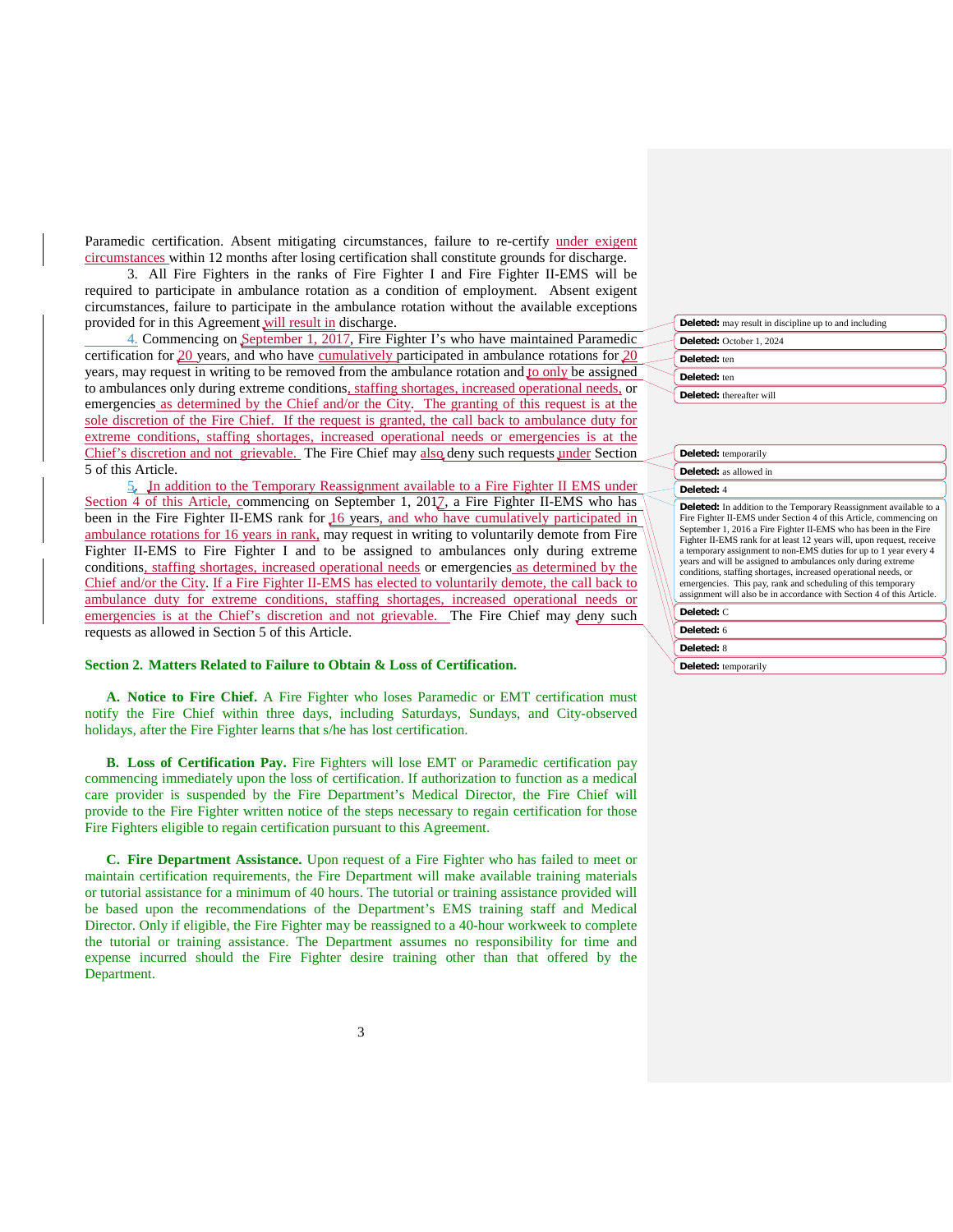### **Section 3. Assistant EMS Director.**

**A. Removal from Position.** The current Assistant EMS Director, and any successors, serve at the discretion of the Fire Chief, and may be removed from the assignment without cause. If removed from the assignment, the Fire Fighter will be reassigned to a position at the same civil service rank s/he held prior to his/her appointment.

**B. Employment Conditions.** The Assistant EMS Director serves in the position under the following conditions:

- Retention of Civil Service status;
- Pay and privileges of the appropriate seniority step of the Battalion Chief rank;
- This rank shall be a Battalion Chief with all the rights and benefits of a Battalion Chief;
- Continued accrual of vacation, sick and personal leave, and seniority, as per this Agreement;
- Receipt of longevity pay as per this Agreement;
- Continued participation in the City's health and life insurance programs as per this Agreement; and
- Receipt of \$150.00 per month in lieu of paramedic certification pay.

**C. Procedure for Filling Position if Vacant.** The Fire Chief may fill vacancies in the Assistant EMS Director position by appointment. To be eligible for appointment, a Fire Fighter must be: (i) a Battalion Chief or Captain who is eligible to take the Battalion Chief Exam; and (ii) a certified Paramedic.

## **Section 4. Temporary Reassignments - Firefighter II-EMS.**

A. **Entitlement.** A Firefighter II-EMS who is regularly assigned to EMS will, upon request, receive temporary reassignment to non-EMS duties for up to two pay periods each six months.

B. **Pay/Rank.** During these voluntary reassignments, the Fire Fighter will be paid only at the maximum Firefighter I rate for the performance of Firefighter I duties. However, the reassigned Fire Fighter will continue to hold his/her Firefighter II rank, and will be entitled to all other rights and privileges of that rank.

C. **Scheduling.** Scheduling of a temporary reassignment shall be at the reasonable discretion of the Fire Chief.

### **Section 5. Commitment to Staffing Needs.**

The parties understand and agree that the Fire Department must be able to adequately staff its ambulances at all times as determined by the City and/or the Fire Chief. If, due to staffing shortages, increased operational needs, extreme conditions or emergencies, the Fire Department cannot obtain adequate staffing, the Fire Chief can declare a moratorium, at his discretion, on Fire Fighter requests made pursuant to Sections 1.B.6 & 7, and 1.C. $4 \& 5$ . Such **Deleted:** and

**Deleted:** A person appointed from the rank of Captain is not eligible for promotion to the rank of Assistant Chief by virtue of his/her appointment to the Assistant EMS Director position.

| Deleted: 6                        |
|-----------------------------------|
| Deleted: 7                        |
| <b>Deleted:</b> , and $1.D.4 & 5$ |